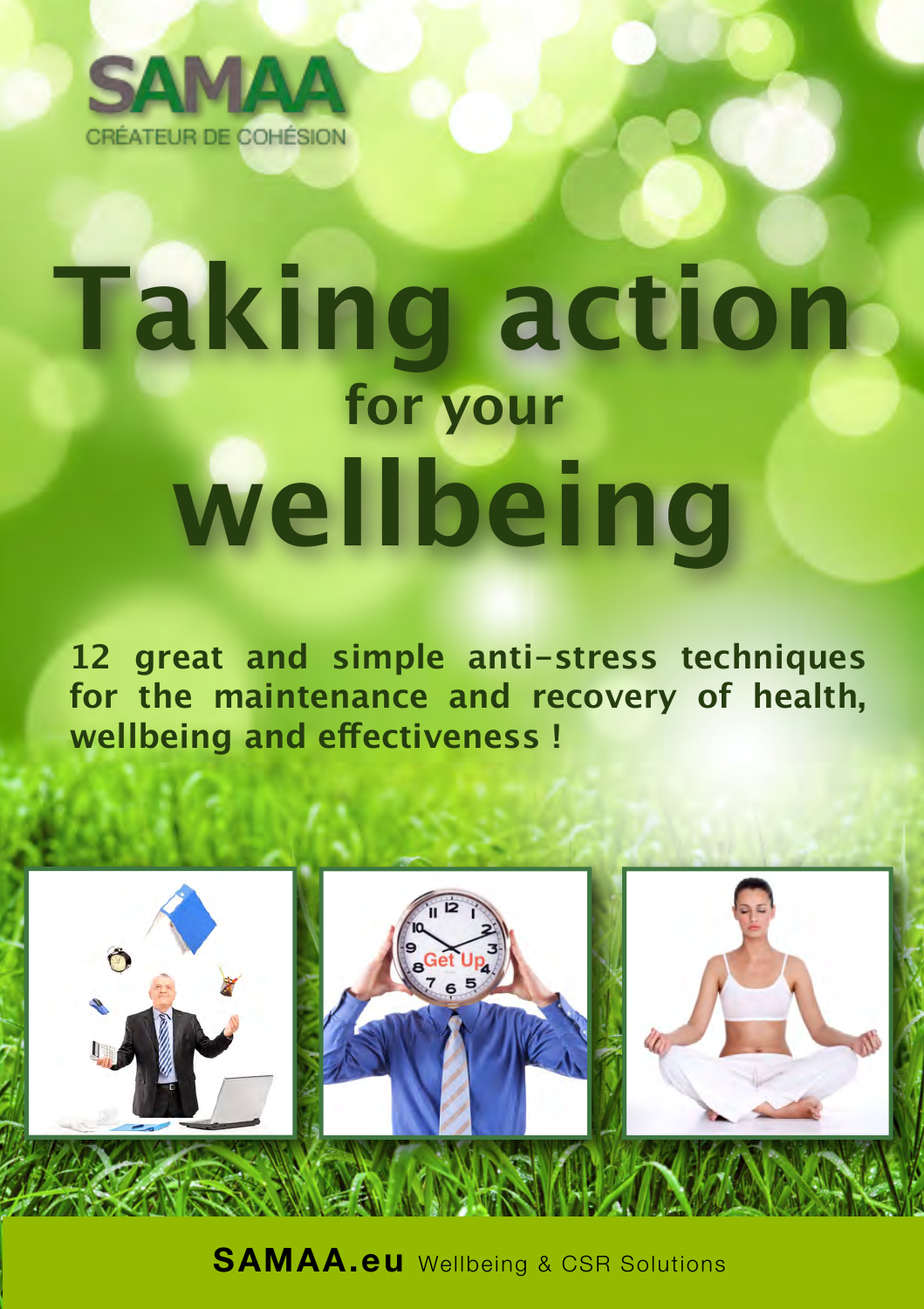### What is stress?

A sudden change arises in your life or at your workplace, for example, a new program, a move, work reorganization, a transfer of position, new procedures, a problem with a colleague, or you are asked to take on additional work from an absent employee. Facing these changes, your body will react, looking to realign itself. Life is about an ongoing adaptation to various situations. This mechanism is recorded within our physiology. Whatever stressful situation we face, our brain reacts in the same manner, producing a succession of bio-chemical reactions, preparing us for action. The resulting action enables us to adapt to the new situation. Our survival depends on this fight flight response. This has been the case since the dawn of time. Thanks to stress, our body becomes better prepared to act.

Normally action and rest follow one another without really bothering us. However, faced with a situation of continued danger, whether real or subjective, the stress process becomes chronic and generates hyperactivity of the nervous system, resulting in an accelerated ageing of cells, and various other conditions such as irritability, fatigue, insomnia, palpitations, anxiety, etc. Nowadays, all this takes place when we are effectively confronted by psychological stress - a situation whereby we are prepared for action but that action itself fails to occur.

Chronic stress is actually disruptive. A normal healthy body is designed to withstand about one or two big stress per day, while we experience a lot more every day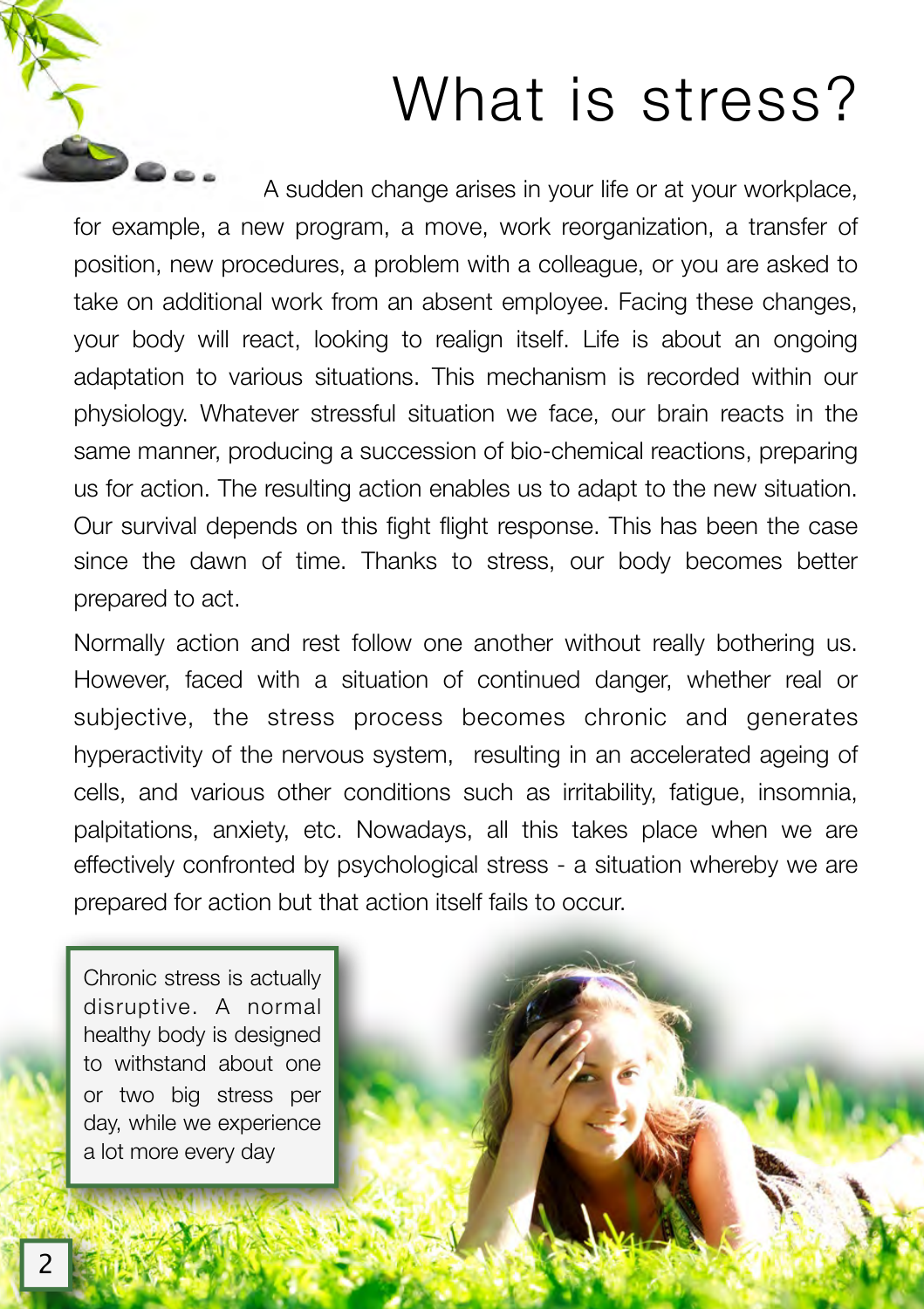## Stress at work



Stress at work emanates from an imbalance between what is required of an employee and the resources he/she has at his/her disposal in response. Work content, the manner in which it is organised, labour relations, and the physical and socio-economic environment will all determine the conditions for the occurrence of stress. It can also result

from our perception of a situation, e.g., the pressures that we impose upon ourselves or those that we presume are placed upon us. Personal difficulties can increase job stress: illness, death of a loved one, financial problems, family tensions, etc. Like it or not, faced with all these different types of stress, our body will secrete various substances that will accumulate in the body. This accumulation can become toxic.

Some say : "Stress is good for performance and efficiency !" Unfortunately, studies show that in a large majority (70%) stressing an employee diminishes his/her performance.

There is a direct link between the level of stress and the disease rate. When people take better control of their lives and their workloads, and they are treated in a manner which is more equitable and just, the disease rate lowers.



#### **Recognise and accept the problem**: the starting point of change

I have the right to be what I am. I have the right to feel stressed, weakened or fragile. I can recognise and totally accept this state. Rejection and guilt over my own state does not help me. Only through this acceptance does this enable me to embrace and find the resources to transform this state.

In front of the mirror, look in your eyes and say: "I totally accept myself as I am". Even if it is sometimes difficult, repeat the exercise with benevolence and respect. When it seems insurmountable, think about getting help and support.

Not everyone is susceptible to stress in the same way. What's more, there are times in our lives when we are more resistant, and others when we are more fragile and sensitive. Neverthless, recent studies show a growth of stress, in whatever position held. No matter what, it's always possible to act. Below, we propose the following points to implement in your life. When we discuss these points, it's really about making these small exercises a sort of daily routine for hygiene. We hope that these exercises, through practice and repetition, will allow you to tame stress and be a useful friend.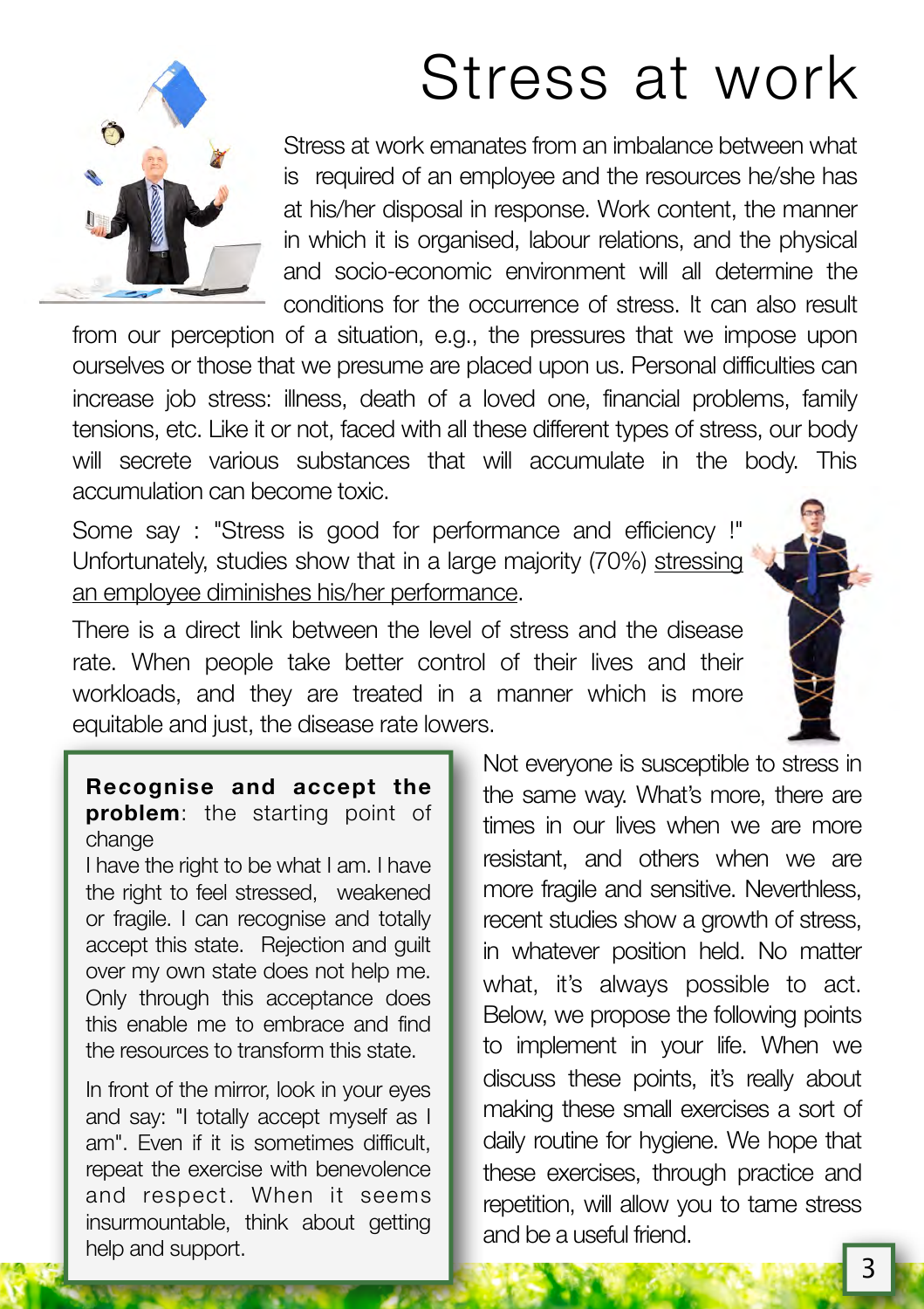## Anti-stress practices

**1 I go for action !**



Move regularly, do physically sustained exercise ideally for twenty minutes every day until you sweat. It's one of the best responses to stress - this task allows you to release tension, and toxins, and strengthen your body. Walking is one of the easiest ways to do this, and can be used anywhere:

- Take the stairs instead of the lift.
- Rather than struggling to find a parking space near the supermarket entrance, park further away and enjoy the act of walking and moving.
- From time to time, walk in the woods, in nature. It regenerates us.

If you doubt your physical abilities, please consult your doctor who can advise you best.

#### **2 I breathe**

Inhale deeply - give yourself some air. Air in the office or workshop can sometimes be stale and stuffy. If possible, open a window. Take time to breathe in slowly, deeply, and as consciously as possible, being aware of the air that enters inside you. Exhale gently and quietly, while keeping your attention on the outgoing air, which simultaneously expels your tensions and difficulties. Also a good method for giving attention to yourself.

#### **3 I relax**

Practice relaxation during the day and remember to relax the jaw, stomach, and shoulders. If necessary, stick a post-it at your workplace, with a smiley which will be your "relaxation reminder."

Just focus the attention on the part of the body to relax, and ask for release. Assiduous repetition will lead you to relaxation. It's an appointment with yourself and lets you take a step back.

Other ways to relax : a course in Nadi Yoga or Tai Chi Chuan, massage, a bath with scented oils, a good book ... You can also explore the power of Meditation, a moment with yourself.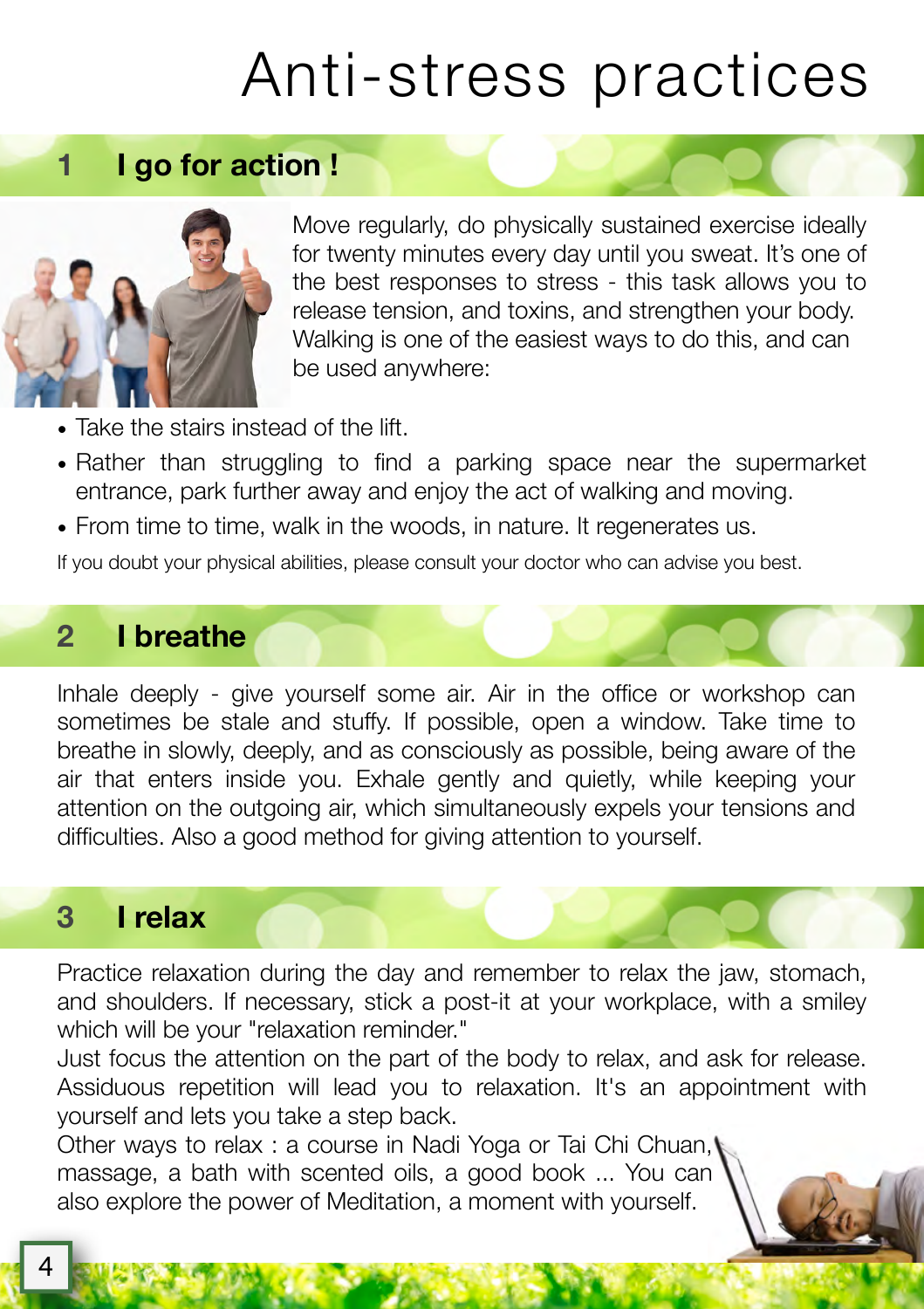#### **4 I set my goals**

Set your goals and your priorities, write them down, it lets you organise your days. By us not setting our goals and intentions correctly, without enthusiasm and motivation, makes us vulnerable and susceptible to stress of any kind.

#### **5 I laugh**

Humor is without doubt the preferred way (laughter yoga). Laughter has a positive effect on the body. Learning to laugh at oneself is a virtue but don't fall into the trap of laughing at somebody, this is not the same energy. Laugh and smile ... repeat them as much as possible!

#### **6 I improve my ability to adapt**

Change your habits. Although they are very useful in everyday life, habits make us fall asleep. For right-handed people, brush your teeth with your left hand (avoid this exercise with the razor!) Engaging with the side of the body which works less than the other can wake up our brain. Through these small, recently introduced gestures, we can develop our capacity to adapt.

#### **7 I cultivate gratitude**

Recognise all that's done for you, even little things. Cultivate gratitude in all circumstances, for others' qualities from whom you benefit and your qualities. Often say "thank you".

#### **8 I give, I sow**

We are interactive beings and don't take kindly to a lack of consideration. We just can't do without it. Despite you're not receiving it, even if you are entitled to it, start by giving to those around you, your loved ones, to those you like, and then to those whom you like less... just for the beauty of gesture. Sometimes a smile, a word of recognition is all that's necessary.



Caring for others, listening, it's a gift for everyone. It heals us and allows us to live longer! Taking care of the collective interest and generosity relieve stress. When you're doing well, you feel good, that's a selfish altruism.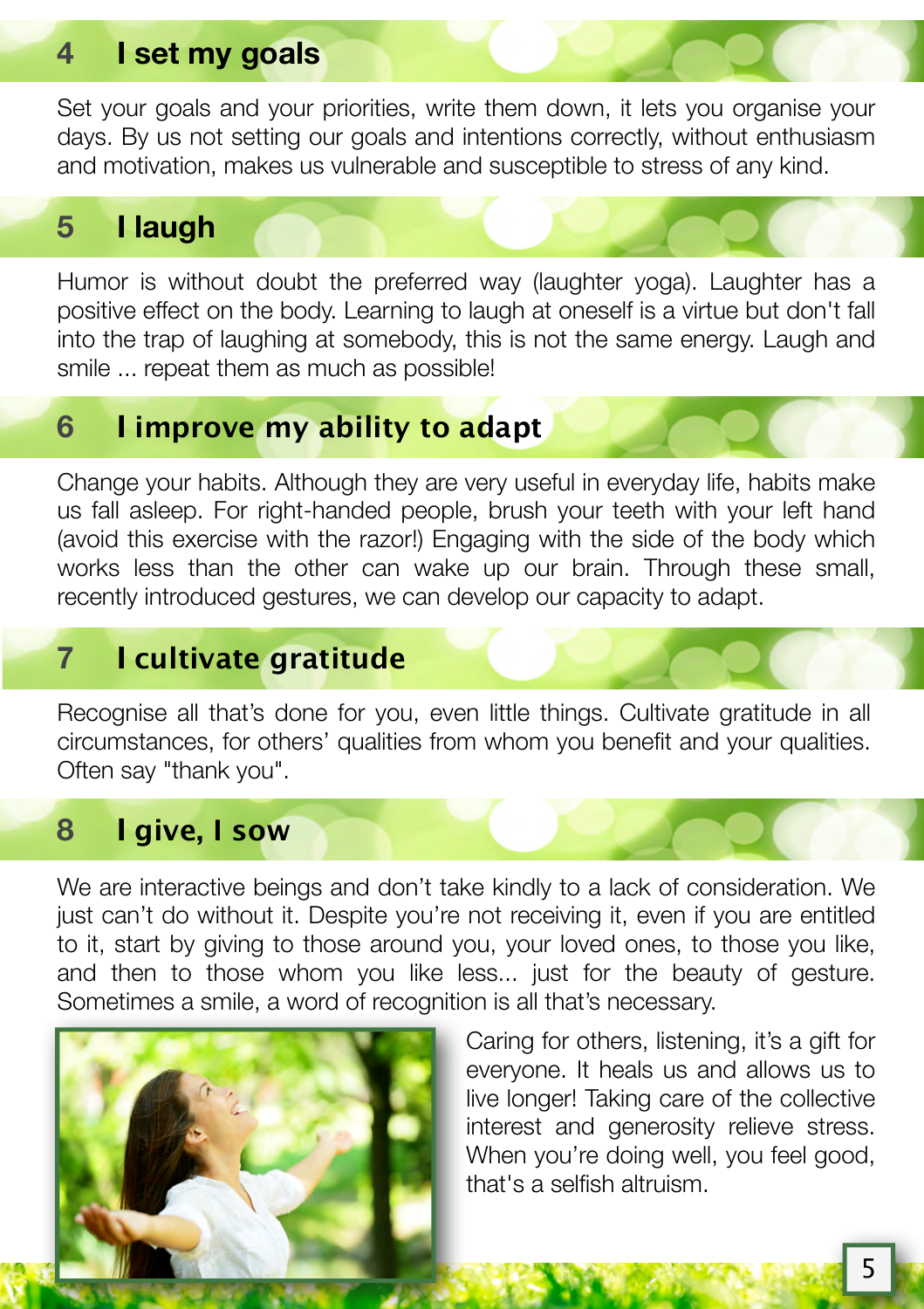### **9 I put things into perspective**

Work isn't everything. Other areas exist where we can develop our qualities for the sake of a noble cause. Give yourself the means to pursue your passions outside of work as well.

Don't take everything personally. Sometimes it's good to hear our weaknesses, even if these are distorted by the teller. Accept his/her



imperfections and yours without making these personal. Acknowledgement permits analysis, seeking an opinion of others and, if necessary, working on it to correct it. To deny is to prevent any progress.

When a situation appears too difficult, even insurmountable, interpret the situation as not being as dramatic as you think. Then observe what happens.

#### **10 I speak with effectiveness and sincerity**

Talk about what's right rather than focusing on what's wrong. Support progress and advancement, no matter how small. Nothing's perfect. Everything's about constant construction or reconstruction. Your life is today, yesterday's has definitely passed.

Turn complaint or criticism into constructive questioning. Faced with a problem - do I look for a scapegoat or do I look for a solution? What can I do which is gracious, intelligent, useful for this situation, for improving it?

Dare ! Always say what you mean by using "I". "I'm annoyed" doesn't carry the same weight as "You get on my nerves". The use of "You" in an accusatory fashion can kill a relationship. Used with respect, the "I" positions us and allows the others to position themselves in relation to our assertion.

#### **11 I live in the moment**

Become aware of what's happening in the present. When a stressful situation arises, we react automatically, without even sometimes noticing its stressful nature. Living on autopilot always results in the same reactions. Become aware that we are stressed when it occurs allow ourself to create a little space to introduce something new.

Take a step back to introduce a new action (for example, conscious breathing). Psycho-physiological techniques such as dervish yoga, Tai Chi Chuan, or even some forms of meditation are well suited for our learning to live in the present.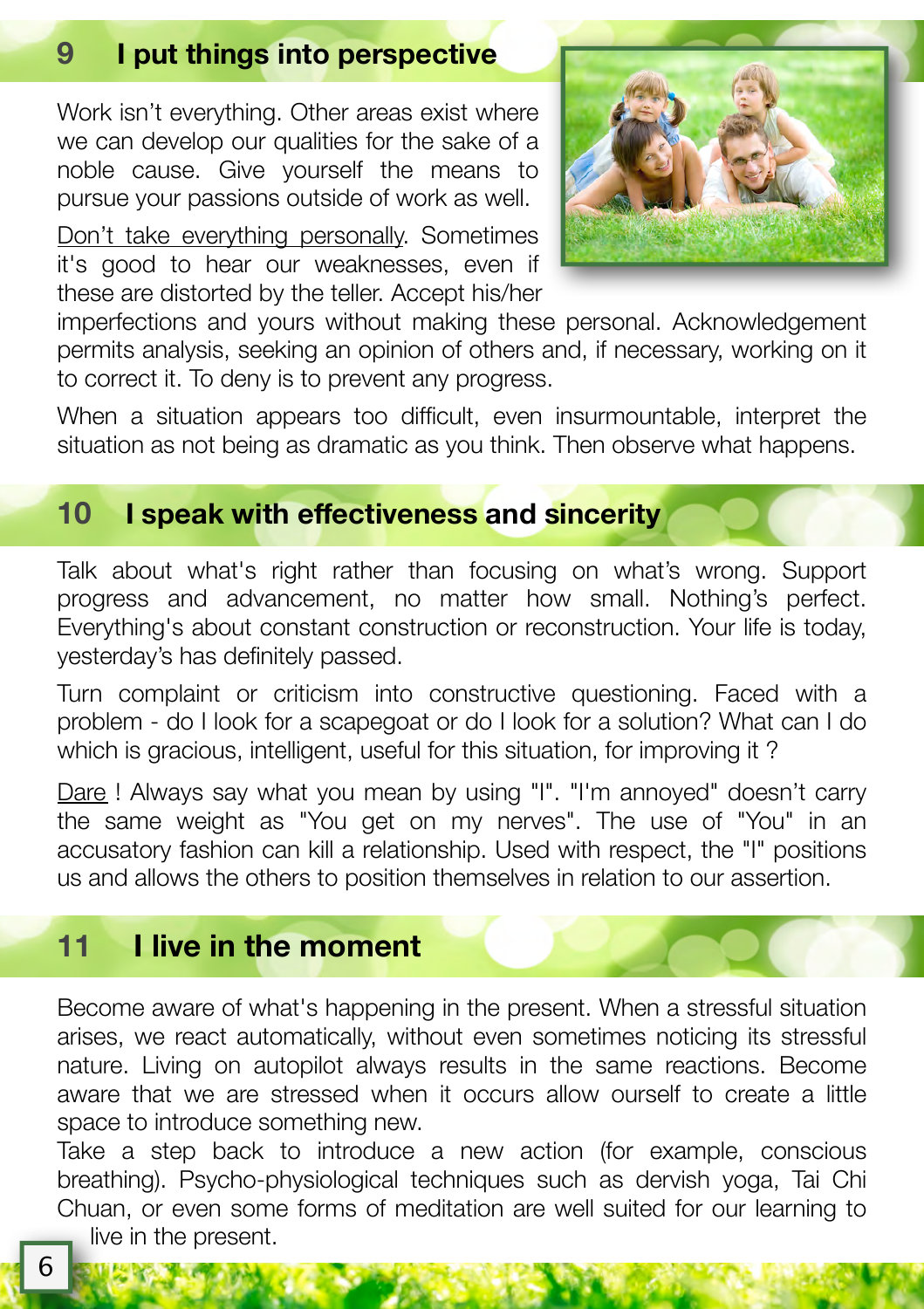#### **12 1 + 1 = 3 or more !**

We do not naturally adopt the techniques necessary when going through a period of uncertainty, discouragement, depression or anxiety. Sometimes we manage to find a listening ear, good advice and reassurance. Other times, we must turn to a specialist, such as a doctor, psychologist, psychotherapist, coach ...

We cannot janore aid which can help us reconnect with our own healing forces, with the confidence that we will restore the "punch" that we need and which will sometimes help us give a new direction in our lives.

And for the stress "addicts", if burnout doesn't worry you, here are some helpful tips!

#### *Seven foolproof ways to never get rid of stress!*

(Excerpt from "emotional hygiene" Dr. Clara Naudi)

It's a question of putting all energy to other areas rather than finding solutions. So we let the nervous system of action prepare for action indefinitely without acting ourselves.

- 1. Complain.
- 2. Blame others or situations.
- 3. Make yourself feel guilty.
- 4. Maintain your negative emotions and justify them.
- 5. Never say clearly what you want and what you don't want. Dwell on your grievances in silence and especially do not clearly express your opinion.
- 6. Always think about what others owe you and never ask what you can do for others.
- 7. Do not have a goal in life.